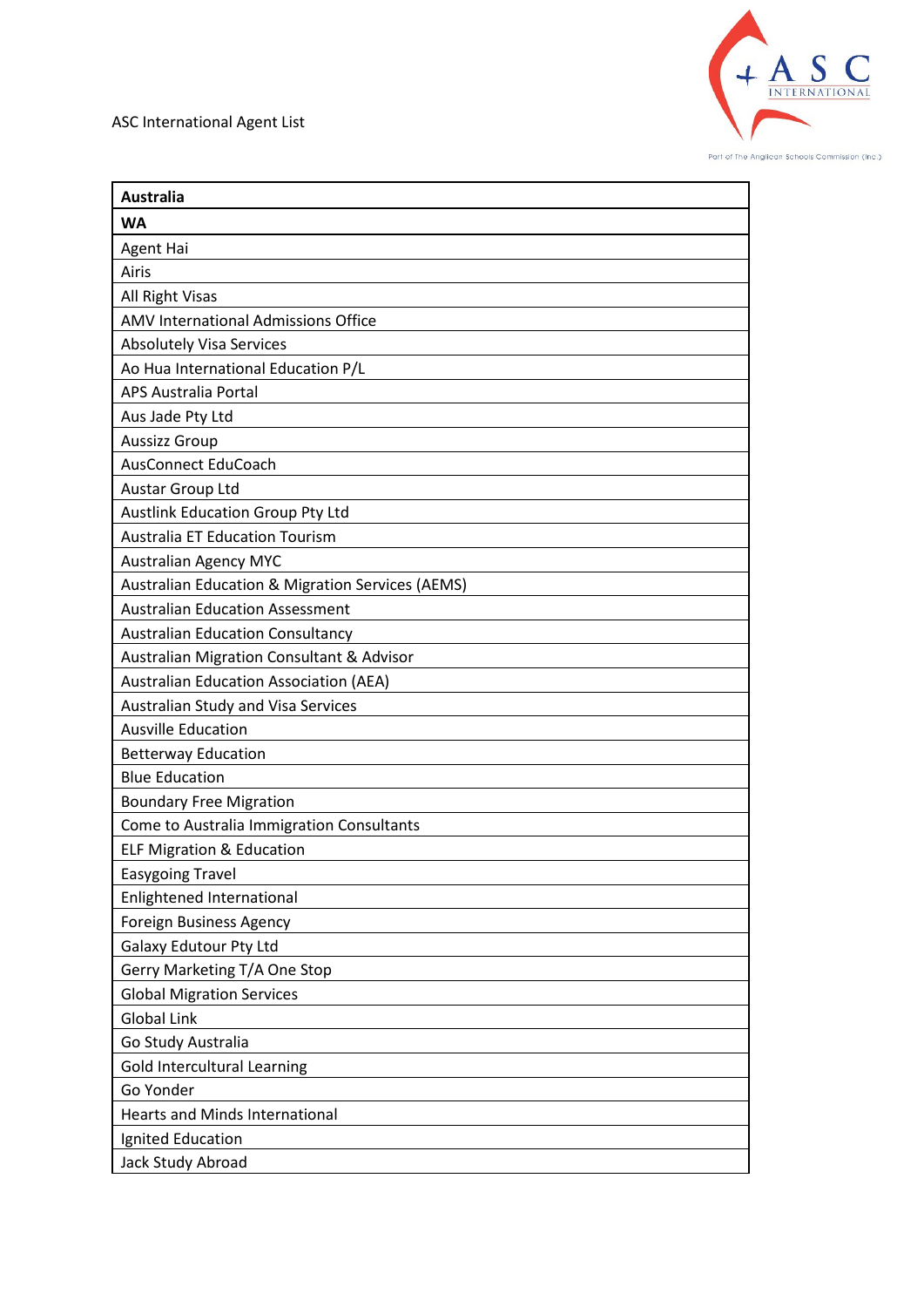| <b>International Student Centre</b>             |
|-------------------------------------------------|
| JP Education Consulting Pty Ltd                 |
| JP Education Master                             |
| Kingsbridge Australia Immigration Consultants   |
| <b>KOKOS International</b>                      |
| Australia Link Migration & Business Consultancy |
| Leading Education & Migration Services          |
| Language Links                                  |
| <b>LH Global</b>                                |
| Link2 Uni                                       |
| Lucky Visa                                      |
| <b>Modern Education Group</b>                   |
| My Visa Expert                                  |
| Partner Australia                               |
| Nichigo Centre                                  |
| One Stop Education Services                     |
| Ostudy; Omigration                              |
| <b>OZC Services</b>                             |
| Ozsky International Pty Ltd                     |
| Perdaman Global Services                        |
| Rebekah Choi Consultant Agency                  |
| <b>Red Earth Migration</b>                      |
| Shantou Jie Lu and Perth Jie Lu Services        |
| Shoji Australia                                 |
| <b>Sincerity Group</b>                          |
| Sky Education & Migration Services              |
| Student Exchange Australia New Zealand          |
| <b>Students Link Program</b>                    |
| Study Info                                      |
| <b>Study West Education Services</b>            |
| <b>Sunset Dreams</b>                            |
| Tiyan Beyond Edu                                |
| Unireach Migration and Education                |
| Visa Path                                       |
| <b>Visas to Australia Services</b>              |
| <b>West Ocean Education</b>                     |
| Westar Holiday Pty Ltd                          |
| <b>World Settlement Consulting</b>              |
| <b>Yes Centre</b>                               |
| <b>Yueyond Student Services</b>                 |
|                                                 |
| <b>NSW</b>                                      |
| <b>Austlink Education Group Pty Ltd</b>         |
| Australia College Information Centre (ACIC)     |
|                                                 |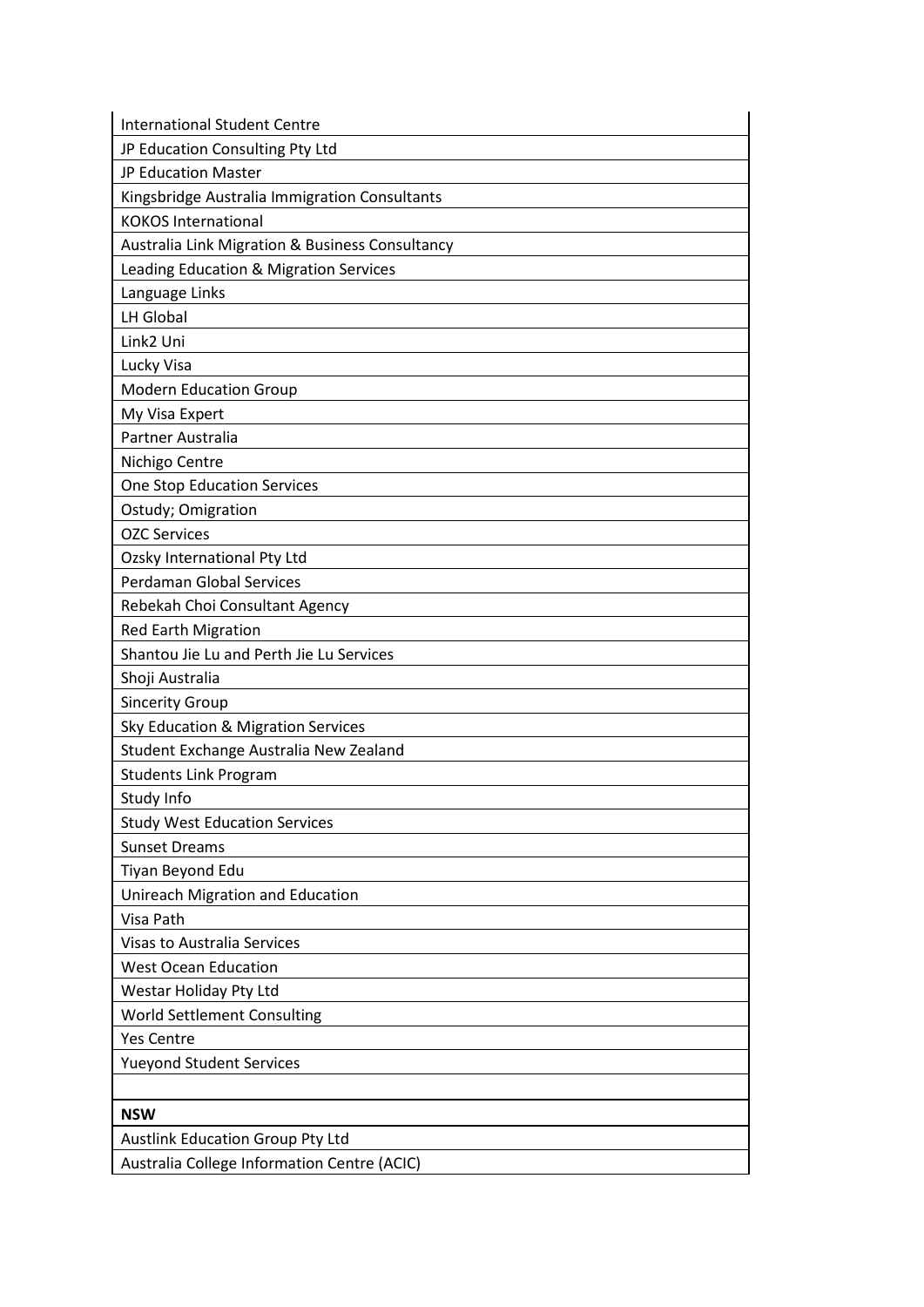| C Study Abroad                                           |
|----------------------------------------------------------|
| <b>ELC Education</b>                                     |
| Global Elite Schools Alliance (GESA)                     |
| <b>Global Study Partners Pty Ltd GSP</b>                 |
| Go Study                                                 |
| Kintetsu International Express                           |
| OKC Australia Pty Ltd                                    |
| Oz Study                                                 |
| <b>Yes Education Group</b>                               |
|                                                          |
| <b>QUEENSLAND</b>                                        |
| <b>Emergico Migration</b>                                |
| <b>OSCAR Education Advisory International</b>            |
|                                                          |
| <b>VIC</b>                                               |
| AOU Education & Migration Centre                         |
| AUG Student Services known as AusEdUniEd                 |
| Aus-Asia International Education Alliance (AAIE)         |
| <b>Compass Education Services</b>                        |
| <b>IDP Australia</b>                                     |
| JJL                                                      |
| KOKOS-Melbourne                                          |
| Laurel International Pty Ltd                             |
| <b>WEP Australia</b>                                     |
|                                                          |
| Cambodia                                                 |
| <b>IPD Cambodia</b>                                      |
|                                                          |
| <b>China &amp; Hong Kong</b>                             |
| 51 Offer                                                 |
| A & A International Education - Shanghai                 |
| AAedu International Ltd                                  |
| <b>AAS Education Consultancy</b>                         |
| Academic and Continuing Education Ltd (ACE Study Abroad) |
| Academic Link Overseas Studies Centre                    |
| Australian Education Association Hong Kong               |
| <b>AEC Education Consultancy</b>                         |
| <b>Amber Education Services</b>                          |
| Anhui Hongye Education Academy                           |
|                                                          |
| Ao Hua Migration Pty Ltd                                 |
| Aoji Enrolment Centre of International Education Ltd     |
| Austar Group Ltd                                         |
| Beijing Century Consulting and Service Co., Ltd          |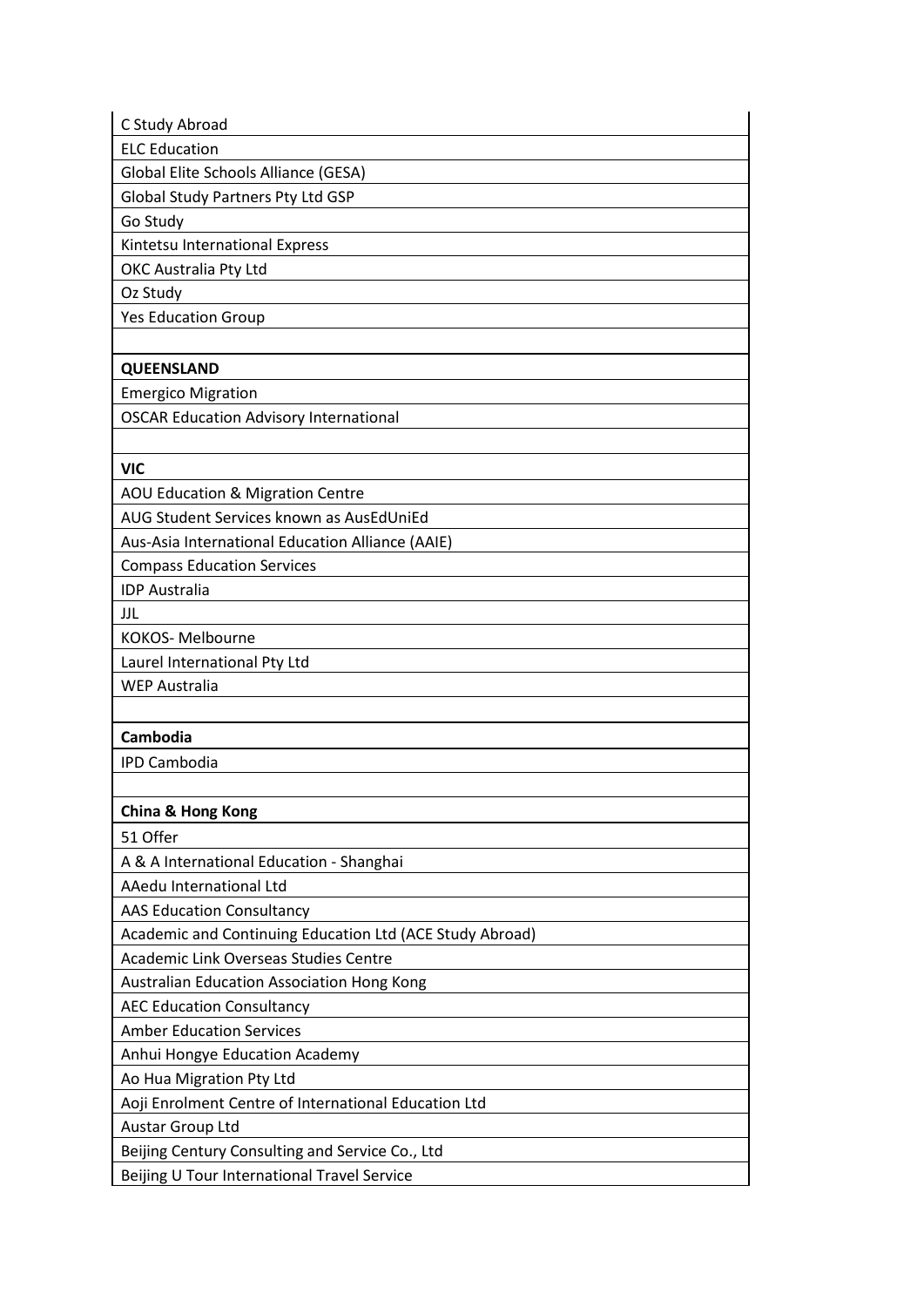| Beijing Xinfuxue Foreign Language School                                      |
|-------------------------------------------------------------------------------|
| BridgeBlue Beijing Education Consulting Co. Ltd                               |
| Can-Achieve International Education Ltd                                       |
| <b>Canfield Overseas Education Consultancy</b>                                |
| C-Study Abroad                                                                |
| Da Di Overseas Studies Service Centre                                         |
| Dalian Xinquan Science and Education Consulting Co                            |
| Develop Personal Values (DPV) Education Consultancy                           |
| Education International Cooperation (EIC) Group Ltd                           |
| <b>EduGlobal Beijing</b>                                                      |
| Eduglobal China Ltd                                                           |
| Fujian Center for Overseas Studies                                            |
| Fujian Waifu Consultative Center for Overseas Study Dept 4                    |
| Fuzhou Zhuangan Economic Development Co., Ltd Dept 2.                         |
| <b>GEA Guangzhou China</b>                                                    |
| <b>Global Education Alliance Limited (GEA)</b>                                |
| Golden Arrow Liuxuebao Tech. Co Ltd                                           |
| Guangdong Gentil Hombre Overseas Service Co,. Ltd                             |
| Guangdong Huishun Overseas Service Co. Ltd                                    |
| GZL International Consultants Co., Ltd                                        |
| Hong Kong Overseas Studies Centre (HKOSC)                                     |
| <b>HWAIT International Education</b>                                          |
| <b>IAE China</b>                                                              |
| <b>IDP</b>                                                                    |
| International Education Network Limited (IEN)                                 |
| International Exchange Association for Education and Culture Australia(IEAEC) |
| International Student Exchange Services (ISES)                                |
| Introducing Australia Studies Centre (IASC)                                   |
| Jiangsu Carnival Overseas Consulting Co., Ltd                                 |
| JJL Overseas Education Consulting & Service Co., Ltd                          |
| New Oriental Overseas Consulting Co., Ltd                                     |
| Orientation Migration and Education Centre (OMEC)                             |
| Servlight International Education                                             |
| Shandong Friendship Cities Educational and Cultural Exchange Centre           |
| Shanghai OvEdu Consulting Co., Ltd                                            |
| Shantou Jielu Exit-Entry Intermediary Service Co., Ltd                        |
| Shenzhen Servlight Consultancy Co. Ltd                                        |
| Shinyway Overseas Studies Co., Ltd                                            |
| Shunshun Liuxue                                                               |
| Sky Unicorn Student Services Centre                                           |
| Skyreach Education Advisory Ltd                                               |
| Study Overseas Group Ltd                                                      |
| Tianjin Leader Overseas Education Co., Ltd                                    |
| Wiseway Global                                                                |
| Zibo Easy Foreign Languages Training School                                   |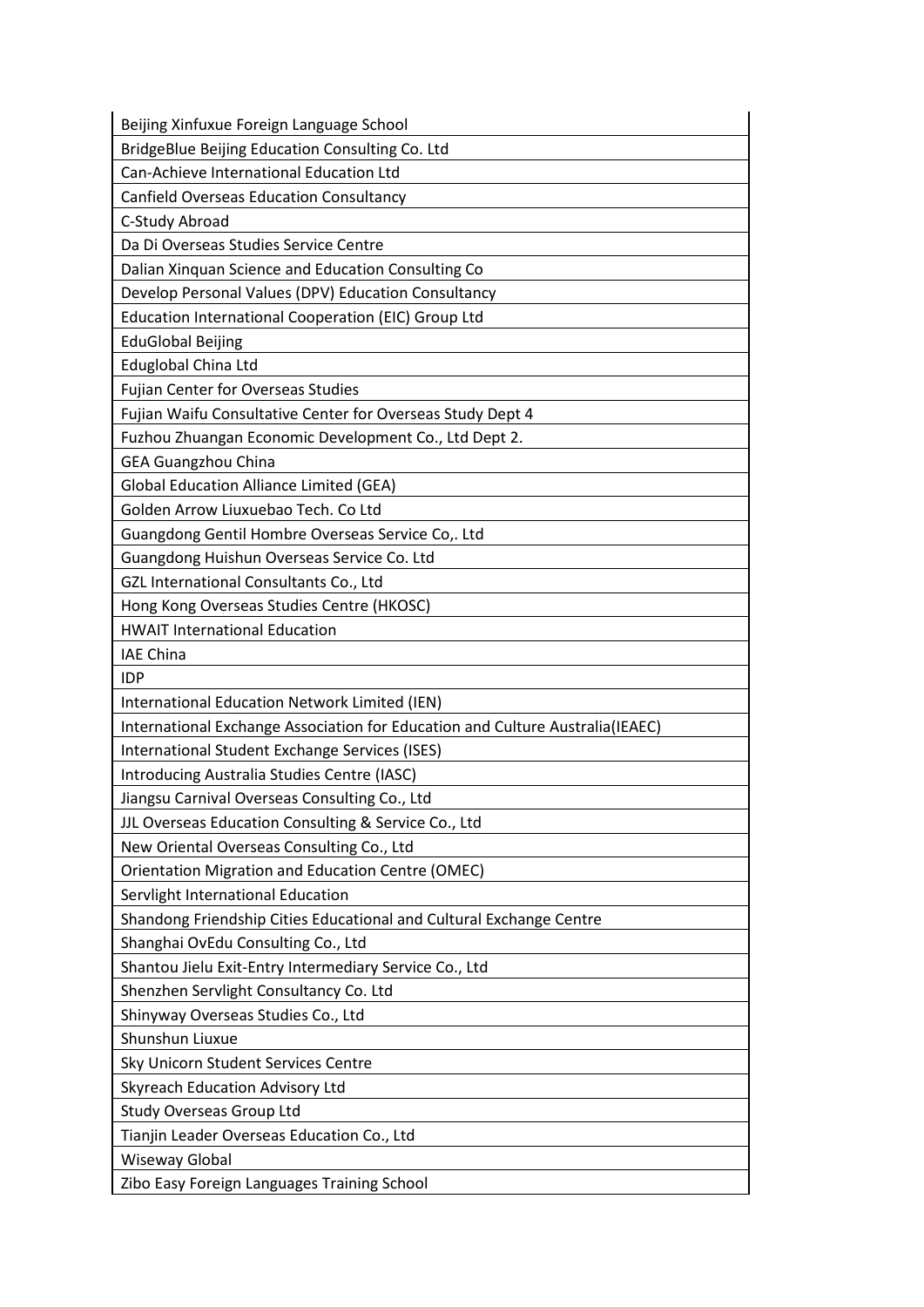| <b>Europe</b>                                    |
|--------------------------------------------------|
| Hausch & Partner GmbH                            |
|                                                  |
| India                                            |
| <b>Global Study Partners India</b>               |
|                                                  |
| Indonesia                                        |
| Alfalink                                         |
| <b>Compass Education Services</b>                |
| <b>Golden Gate Education Manado</b>              |
| <b>IDP Makassar</b>                              |
|                                                  |
| Japan                                            |
| <b>Chic Education</b>                            |
| Alfa Overseas Study Inc. Japan Tokyo             |
|                                                  |
| <b>Malaysia</b>                                  |
| <b>AC Services Enterprise</b>                    |
| <b>COSBIZ Holdings Pte Ltd</b>                   |
| <b>ET Education Services</b>                     |
| <b>GEN Education</b>                             |
| <b>Marketing Management Services (MMS)</b>       |
| <b>Study Excel</b>                               |
|                                                  |
| Singapore                                        |
| <b>Education Link Singapore</b>                  |
| Hui & Kuah Pte Ltd                               |
| <b>Overseas Academic Link</b>                    |
| The Right U                                      |
|                                                  |
| <b>Taiwan</b>                                    |
| Academic Excellence International                |
| <b>Australian Multicultural Education Centre</b> |
| <b>JRIS Education Ltd</b>                        |
| <b>Lincoln Management Services</b>               |
| Oh Study                                         |
|                                                  |
| Vietnam                                          |
| <b>Agent Hai</b>                                 |
| <b>Avenue To Success</b>                         |
| Du Hoc Elink Vietnam                             |
| ILA Vietnam Ltd Co                               |